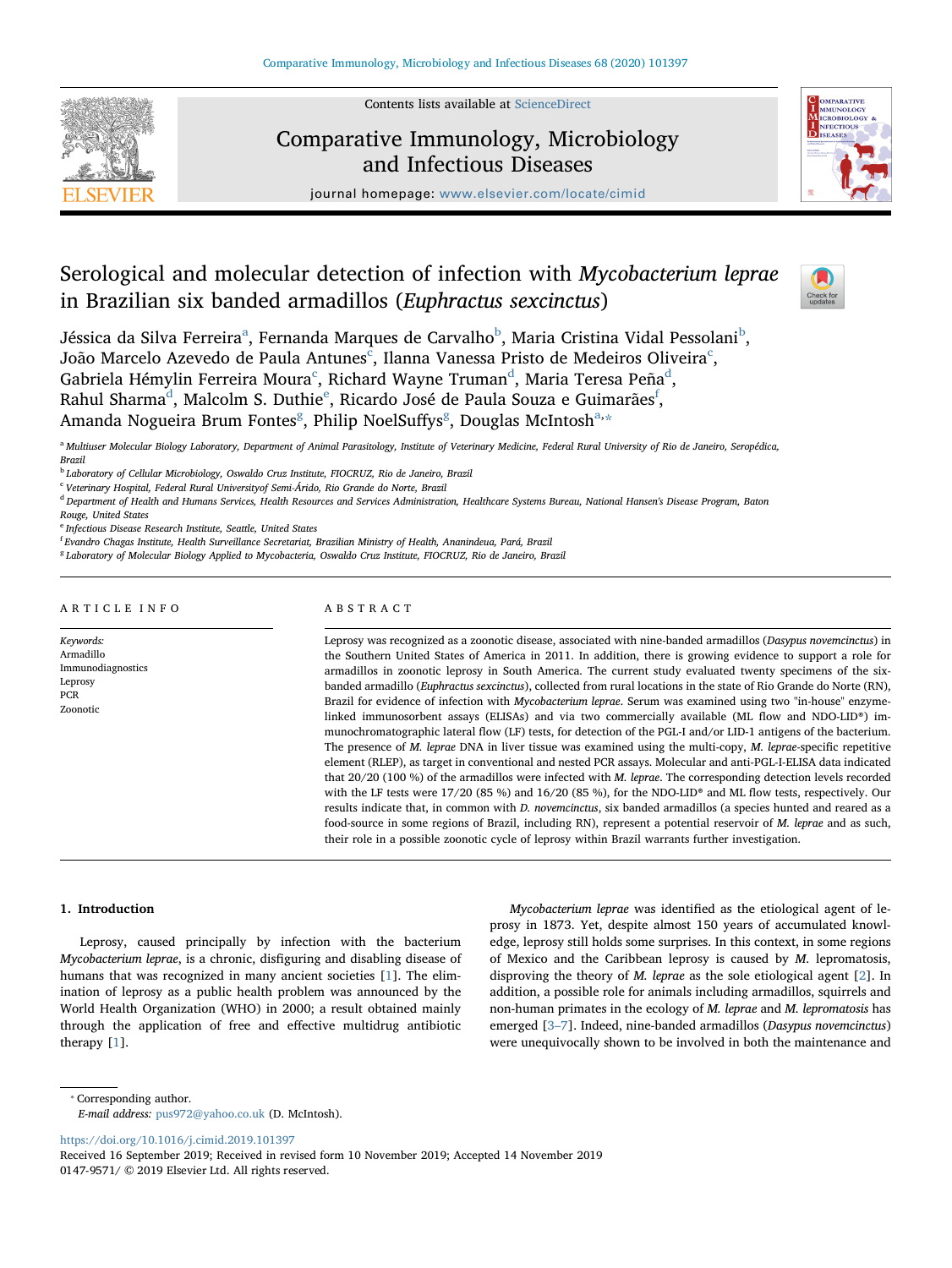transmission of human pathogenic strains of M. leprae in the United States of America, where leprosy is currently classified as a zoonotic disease [[7](#page-6-3)].

The discovery of naturally infected populations of nine-banded armadillos in the USA in the 1970s, was initially viewed as advantageous for leprosy research, insofar that it provided researchers with a model system for the culture of the organism [[8](#page-6-4)]. The infection of armadillos with M. leprae is believed to have been a relatively recent (last 500 years) event, that occurred through the colonization of the Americas by Europeans and the forced introduction of African slaves, who each brought their infectious diseases with them [\[5\]](#page-6-5). The recent confirmation of zoonotic leprosy involving D. novemcinctus in the southern USA [[7](#page-6-3)], provides an elegant example of how invasive anthropogenic activities almost inevitably result in unforeseen consequences for future generations of humans.

Brazil has the second-largest number of leprosy cases worldwide and demonstrates the highest incidence of the disease in the Americas [[1](#page-6-0),[9](#page-6-6)]. The state of Rio Grande do Norte (RN) shows one of the lowest coefficients of detection in the country but the municipality of Mossoró, located in the east of that state, is hyperendemic for the disease [[10,](#page-6-7)[11](#page-6-8)]. Intriguingly, this region maintains a substantial population of the sixbanded armadillo (Euphractus sexcinctus) and the practices of hunting and consumption of those armadillos is commonplace in both rural and urban populations [\[12](#page-6-9),[13\]](#page-6-10). Integrated approaches based upon serological, molecular and clinical data supported the epidemiological investigations that uncovered the participation of armadillos in zoonotic leprosy in the Southern USA [[6](#page-6-11),[7](#page-6-3)] and there is a limited, but growing, body of molecular, histopathological and epidemiological data that points to the same role for nine banded armadillos in Brazil [12–[14\]](#page-6-9) and Colombia [[15\]](#page-6-12). Nevertheless, other workers contend that in Brazil armadillos are unlikely to pose a significant public health concern [\[16](#page-6-13)–18].

The detection of serum antibodies against phenolic glycolipid-1 (PGL-I; most commonly in the form of the natural disaccharide-octyl of PGL-I = ND-O), or towards LID-1, a fusion of the ML0405 and ML2331 proteins [[19\]](#page-6-14), has been used in ELISA and in rapid, immuno-chromogenic lateral-flow (LF) test formats to confirm exposure to M. leprae in humans [[20](#page-6-15)[,21](#page-6-16)]. Moreover, studies conducted in the USA and Brazil identified the potential of serology for the detection of non-human sources of *M. leprae*  $[6,7,14,22]$  $[6,7,14,22]$  $[6,7,14,22]$  $[6,7,14,22]$  $[6,7,14,22]$  $[6,7,14,22]$ . This was possible because of cross reactivity between armadillo immunoglobulins and the anti-human IgM or protein G conjugates employed in the tests [[21\]](#page-6-16). Two LF tests are currently used in Brazil; the ML flow test is a single antigen (NT-P = trisaccharide-octil of PGL-I), system that detects human anti-PGL-I IgM antibodies [\[23](#page-6-19),[24\]](#page-6-20), while the NDO-LID® system [[21](#page-6-16)], combines the NDO antigen in conjugation to the LID-1 fusion protein. In contrast to the ML flow system, the NDO-LID® test has not previously been used to evaluate the infection status of armadillos.

Molecular detection of M. leprae in clinical and environmental samples has been reported using a variety of target sequences using both conventional and real time-PCR formats [[25\]](#page-6-21). However, it has been established that assays targeting the multicopy, M. leprae-specific repetitive element (RLEP), represent the most specific and are among the most sensitive molecular tests available for detection of the bacterium in a variety of clinical samples of both human and animal origin [[26](#page-6-22)[,27](#page-6-23)].

The aim of this study was to examine the potential of six banded armadillos, a species found in the north, north-east, central-west, southeast and south of Brazil, as well as in Bolivia, Paraguay, Uruguay and northern Argentina, to act as a reservoir for M. leprae. A previous investigation, performed in the mid-western region of the state of São Paulo, found no-evidence of infection using conventional RLEP-PCR, in a sample of 22 specimens of E. sexcinctus [\[17](#page-6-24)], while a subsequent study detected the RLEP target in a one out of two specimens sampled in the northeastern state of Ceará [\[12](#page-6-9)]. The serological and RLEP-PCR data obtained herein, demonstrated that in common with D. novemcinctus,

six banded armadillos (a species hunted and reared as a food-source in some regions of Brazil including RN), represent a potential reservoir of M. leprae and as such, their role in a possible zoonotic cycle of leprosy warrants further investigation.

#### 2. Material and methods

#### 2.1. Setting

Mossoró is the second most populous city in the State of Rio Grande do Norte (RN), Brazil, with an urban population that increased from 192.267 in the 1991 census to 291.937 inhabitants in the most recent one, conducted in 2016. The city of Mossoró covers an area of 150 km<sup>2</sup> with the municipality, including rural areas, showing an extension of 2,110.207 km<sup>2</sup>. Rio Grande do Norte is a small Brazilian state that recorded a rate of 8.21 new cases of leprosy per 100,000 inhabitants, a value significantly lower than its neighboring Northeastern states. However, the incidence of new cases in Mossoró recorded in 2013 was 45.4 cases/100,000 people/year, which represented almost half of the new cases in RN, a finding that classified Mossoró as hyperendemic in accordance with Brazilian Ministry of Health criteria [\[11](#page-6-8)].

## 2.2. Ethical approval

The project was approved by the Ethics Committee of The Federal Rural University of Rio de Janeiro (Protocol number 8068280716) and was licensed by The Brazilian Institute for the Environment and Natural Resources (IBAMA) for the capture and collection of wildlife material (Protocol number 50564-2).

## 2.3. Capture and processing of six-banded armadillos

A total of twenty (20) specimens of E. sexcinctus were obtained live by wildlife veterinarians from twenty distinct locations, within five rural municipalities (Pendências, Afonso Bezerra, Macau, Pedro Avelino e Guamaré). The collection of the first ten animals took place in May of 2016 and that of the remaining specimens in June of the same year. Specific details of which animals were collected at each location are provided in Supplementary data Table S1 and are depicted in the map presented in Supplementary Figure S2. The sites were selected based on previous knowledge of the practices of hunting and post-capture fattening, prior to consumption, of armadillos in those municipalities. As informed by the site owners, animals had been recently captured by hunters and were being maintained in earth-filled tanks. Individual animals were identified by tagging on site and then transported to a holding facility located within the wildlife animal hospital at The Federal Rural University do Semi-Árido (UFERSA), located in Mossoró, where they spent 48 h of acclimatization to minimize post-capture stress. Thereafter, animals were weighed and lightly anesthetized by the intramuscular administration of tiletamine-zolazepam (Zoletil® 50, Virbac, Brazil), at a dose of 4 mg/Kg to permit visual inspection of the entire body for the presence of lesions indicative of infection with M. leprae as recommended by Sharma et al. [\[8\]](#page-6-4).

At the same time, blood was collected in an untreated 10 mL volume syringe by cardiac puncture using a 22 G 1 1/4-gauge needle. A portion of the blood was transferred to a  $13 \times 75$  mm,  $3.0$  mL volume BD Vacutainer® tube containing 3.4 mg of spray-coated K<sub>2</sub>EDTA (Becton Dickinson) and was transported to the clinical laboratory at the Veterinary Hospital of UFERSA for hematological analyses not related to this study. The remainder of each sample was passed to a  $16 \times 100$  mm, 10 mL volume, plain/no additive, BD vacutainer tube (Becton Dickinson) and allowed to clot for 1 h at ambient temperature (25 °C), followed by centrifugation (1500 x g for 15 min at 4 °C), to produce fully separated serum. Serum samples were aliquoted in 100 μl volumes in Eppendorf centrifuge tubes (1.5 mL volume) and frozen on dry ice for transport to The Laboratory of Cellular Microbiology (LCM),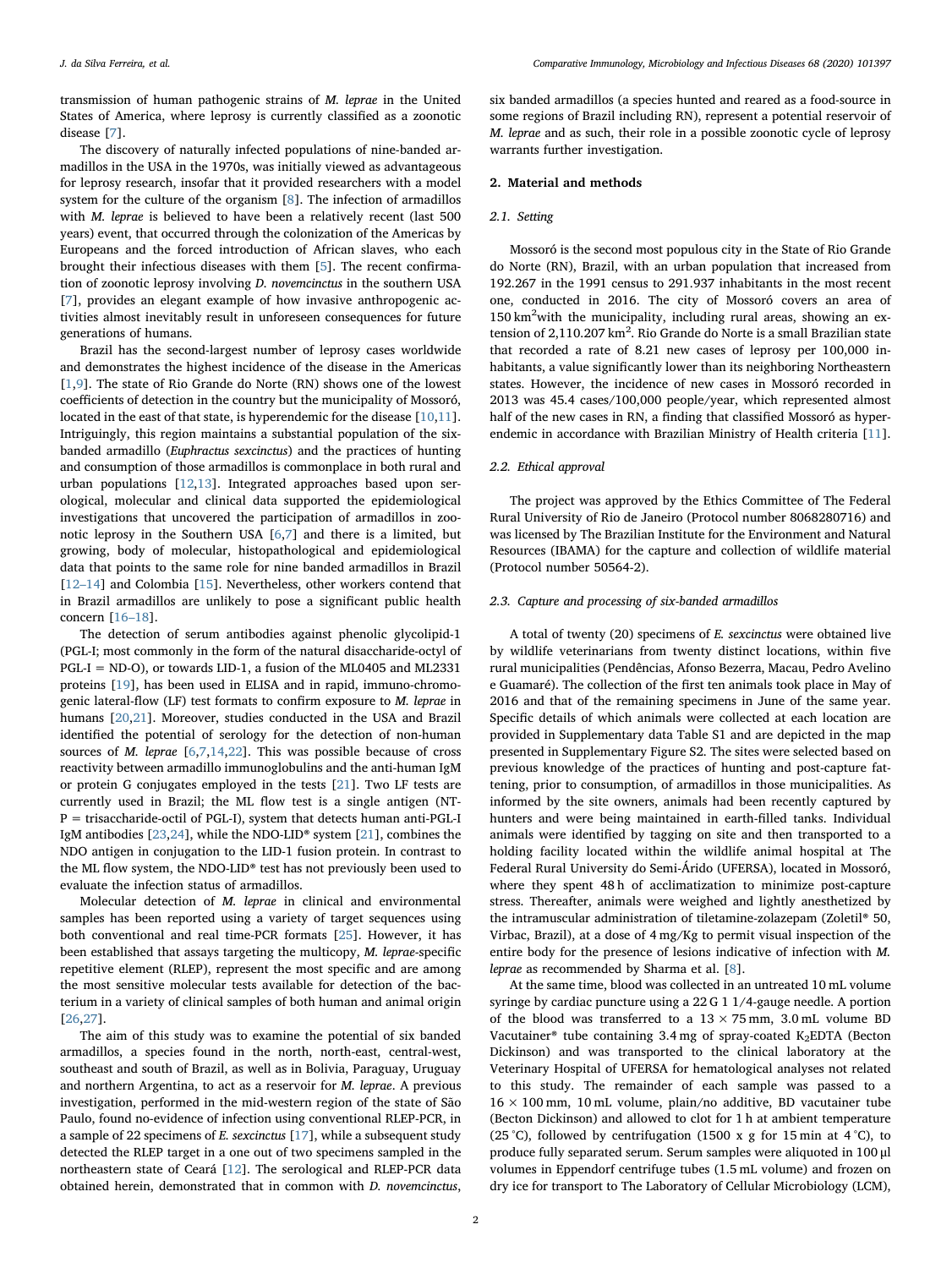Oswaldo Cruz Institute, FIOCRUZ, Rio de Janeiro. Upon arrival, tubes were transferred to a freezer ( $-20$ °C) and stored until used in the immunological analyses as described below.

Euthanasia, performed by the administration of potassium chloride via the femoral vein at a dose of 2.56 mEq / Kg (1 mL / kg of a 19.1 % solution), was initiated upon confirmation of loss of the corneal reflex in the previously anesthetized animals. Samples of liver were collected for molecular analyses during necropsy, placed in 15 mL volume falcon tubes, containing 2 mL of RNAlater® (Ambion Inc, USA) with short-term (24 h) storage at 4 °C, before freezing on dry ice for transport to FIOCRUZ for molecular analyses.

## 2.4. Immunochromatographic lateral flow tests

The NDO-LID® rapid test (Orange Life, Rio de Janeiro, Brazil) was developed in 2014, by impregnating nitrocellulose membranes with ND-O-LID-1, a conjugate of the ND-O antigen and the LID-1 protein [[21\]](#page-6-16). This test is described as a semi-quantitative IgM/IgG method and was introduced to address concerns that tests based only on detection of anti-PGL-I IgM antibodies, were missing paucibacillary forms of the disease resulting in delayed diagnosis [[21\]](#page-6-16). As recommended by the manufacturer and as reported recently  $[20]$  $[20]$ , the kit uses a 10  $\mu$ L volume of either whole blood or serum with a positive result based upon the chromogenic detection of IgM antibodies to PGL-I and IgG antibodies specific to LID-1.

The ML Flow test (acquired from Dr. Samira Bührer-Sékula - Royal Tropical Institute, KIT Biomedical Research, Amsterdam, the Netherlands) is based upon the detection of anti-PGL-I (NT-P-Bovine Serum Albumin; BSA) IgM antibodies and was first described in 2003 [[28\]](#page-6-25). The ML flow system has been and continues to be widely used as a rapid, first line screening method for leprosy diagnosis in humans [[29](#page-6-26)[,30](#page-6-27)] and animals [[24\]](#page-6-20). In common with the NDO-LID<sup>®</sup> rapid test, a 10 μL volume of either whole blood or serum is applied and provides a definitive result within 10 min. In the current study, the tests were used according to the recommended protocols, employing 10 u L volumes of undiluted armadillo serum.

## 2.5. Serum samples employed in a pilot study of the NDO-LID® rapid test

The ML flow test was previously evaluated with sera collected from nine-banded armadillos in Brazil [\[24](#page-6-20)], while the NDO-LID® rapid test has never been used with armadillo sera. Thus, to establish the suitability of the NDO-LID®test for the planned purposes of our research, a pilot study was conducted at the National Hansen's Disease Program, Baton Rouge, Louisiana, USA. A total of 78 sera, collected from ninebanded armadillos in the Southeastern U.S.A and previously characterized as PGL-I reactive ( $n = 35$ ), LID-1 reactive ( $n = 22$ ) or unreactive for both antigens ( $n = 21$ ) using ELISA [\[6,](#page-6-11)[22\]](#page-6-18) were selected. The sera (10  $\mu$ L) were examined in the NDO-LID® rapid test using the manufacturers recommended protocol.

# 2.6. Measurement of levels of IgM anti-PGL-I and IgG anti-LID-1 by ELISA

Levels of armadillo IgM against PGL-I and IgG against LID-I were measured by ELISA. The development of the assays was based upon a slightly modified version of previously reported protocols [[22](#page-6-18)]; briefly, 96-well microplates (Nunc) were coated with 50 μl of the antigens NDO-BSA (2 ng/μL; donated by the Biodefense and Emerging Infections Research Resources Repository listed at [https://www.beiresources.org/](https://www.beiresources.org/Catalog/antigen/NR-19329.aspx) [Catalog/antigen/NR-19329.aspx](https://www.beiresources.org/Catalog/antigen/NR-19329.aspx) or LID-1 (1 ng/μL; provided by The Infectious Disease Research Institute, Seattle, WA, USA) in 100mMcarbonate/bicarbonate buffer (pH 9.6) at 4 °C for 16 h. Coated plates were blocked with phosphate-buffered saline (PBS; pH 7.4,supplemented with 5 % w/v BSA) for 1 h at room temperature (25 °C). Serum samples (50 μL),at the pre-determined dilution of 1:35 prepared in PBS-Tween (PBS/T=10 mM phosphate buffer pH 7.4, 150 mM NaCl,

0.05 %),were tested in triplicate, with incubation at room temperature for 1 h,after which time individual wells were washed three times with 200 μl of PBS/T. Horse radish peroxidase (HRP)-conjugated secondary antibodies (Anti-Human IgM (μ-chain specific)-produced in goat (Sigma-Aldrich St. Louis, USA), diluted 1:5000 in PBS/T supplemented with 1 % w/v BSA were used in the PGL-I assays. In the case of the LID-I assays, HRP-conjugated recombinant protein G, Pierce Appleton, Wisconsin, EUA) diluted 1:2500 in PBS/T supplemented with 1 % w/v BSA was used. In both assays, plates were incubated for 1 h at 25 °C, to allow binding of the detection conjugates. Plates were washed as described above and the reaction was developed by the addition of 3,3′,5,5′- Tetramethylbenzidine (TMB – Sigma-Aldrich, St. Luis, MO, EUA), and protected from light using aluminum foil. Based on initial optimization results, the reaction was stopped after 15 min by the addition of 2.5 M H2SO4 (50 μL per well). Absorbance was measured at 450 nm on an Eon microplate spectrophotometer (Biotek, Inc. Winooski Vermont, EUA). Positive responses were defined when optical density (OD) values of  $> 0.101$  (ELISA anti-PGL1) and  $>$  OD 0.5 (ELISA anti-LID1) were recorded. The cut-off values for each ELISA were determined using a total of seven serum samples, classified as negative for both PGL-I and LID-1, that had been collected from D. novemcinctus in the USA and shipped to FIOCRUZ. Sera samples absorbed into Nobuto paper strips (absorbing area contained the equivalent of 0.1 mL of serum) were resuspended in PBS/T with incubation on a rocking shaker at 4 °C during overnight to obtain the desired dilution (1:35).

The results of the ELISAs were expressed as the mean OD of triplicates. Two positive (for PGL-I and LID-1) human sera samples were diluted (1:200) and included in triplicate as assay performance controls to evaluate inter-assay reproducibility.

# 2.7. Nucleic acid extraction and molecular detection of M. leprae DNA from six banded armadillo liver

Nucleic acids contained in samples of armadillo liver (25 mg) preserved in RNAlater® (Ambion Inc, USA) were extracted using the DNeasy Blood & Tissue kit (Qiagen), following the manufacturer's guidelines. Extractions were performed on two separate occasions to confirm reproducibility. In addition to the armadillo samples, the extraction procedures included duplicate, extraction negative controls composed of 25 mg of bovine liver. In all cases, DNA was eluted from the silica capture filters using 100 μL of AE buffer (10 mM Tris-Cl.  $0.5$  mM EDTA; pH 9.0). The DNAs extracted  $(2 \mu L)$ , were submitted to molecular analysis for amplification of M. leprae specific repetitive element (RLEP) using conventional and nested-PCR, as described by Frota et al. [\[12](#page-6-9)]. Blank tubes (2), containing water in place of DNA were included for contamination control during each assay. All assays were repeated at least twice. Purified M. leprae DNA was included in all assays at final concentrations of 50 and 5 fg (fg), in order to confirm interassay reproducibility. The DNA was produced from bacilli of M. leprae (strain Thai-53), recovered from nude mouse footpads as reported previously [[31\]](#page-6-28) and quantified using the Qubit™ dsDNA HS Assay Kit (Invitrogen). Samples negative in the first-round PCR´s (using 40 cycles), were subsequently examined by nested PCR (using 25 cycles) together with the negative controls from the same assay (water and bovine liver), wherein 1 μL of the first reaction was used as template for 24 μL of nested master-mix  $[12]$  $[12]$ . Post amplification identification of PCR products was performed by restriction fragment length polymorphism (RFLP) analysis, using the enzymes DdeI (New England Biolabs) and MspI (Promega), in separate reactions, to digest the 282 base pair (bp) product of the first-round assay and/or the 238 bp nested product. Digestions were made by combining 5 μL of amplicon, 1.2 μL of the appropriate reaction buffer, 1.2 units of restriction endonuclease, 1.2 μL of bovine serum albumin (0.1 mg/mL) and molecular biology grade water to a final volume of 12 μL. Incubation was at 37 °C for 3 h, followed by electrophoresis in agarose gels (2.5 %) at a constant voltage of 5 V/cm for 90 min. Gels were stained with ethidium bromide,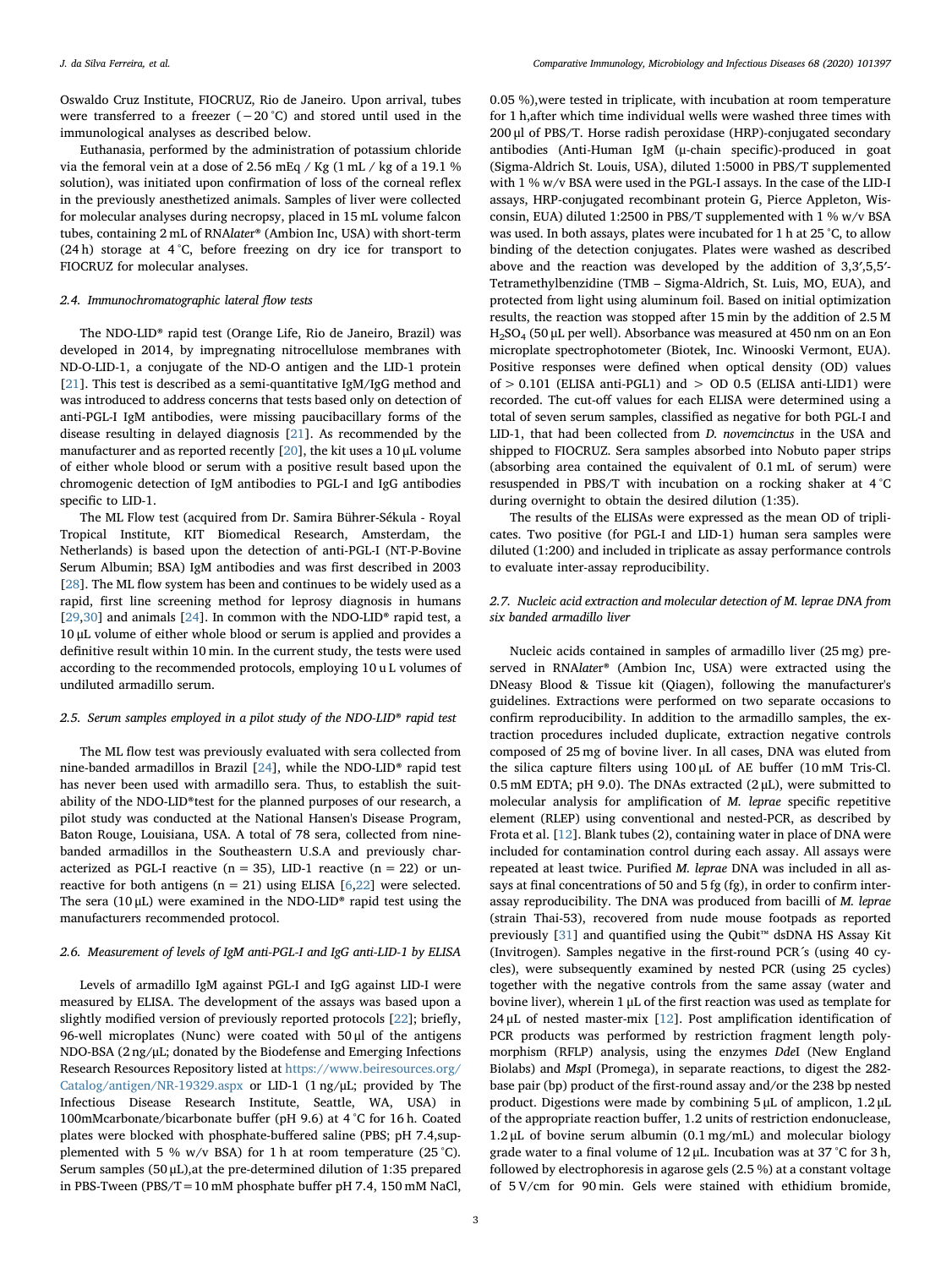observed and digitally photographed under ultra-violet illumination. Banding patterns were compared between samples and via comparison to a DNA molecular weight marker (Gene-Ruler 50 bp DNA Ladder; Thermo Scientific, Brazil). The resulting images were analyzed using the free software Gel-Analyzer, available at [http://www.gelanalyzer.](http://www.gelanalyzer.com) [com](http://www.gelanalyzer.com), to accurately determine the size of individual restriction fragments.

### 2.8. Statistical analysis

The agreement between the serological tests was determined through the Kappa index and the results analyzed using the program BioEstat version 5.3

#### 3. Results

#### 3.1. Description and clinical status of the test population

The test population comprised 20 animals (nine females and eleven males), with an average weight of 1.645 Kg (Standard deviation  $\pm$ 0.491). Clinical examination detected the presence of skin lesions in six animals (30 %), splenomegaly in four (20 %) and lymphadenopathy in seven (35 %). These symptoms have previously been suggested to be correlated with M. leprae infection [[6](#page-6-11)[,14](#page-6-17)]. One animal (T03) died during the acclimatization period. Although the exact time of death could not be determined, it was possible to collect blood and liver tissue from that specimen.

# 3.2. Assessment of suitability of the NDO-LID test using sera from North American nine-banded armadillos

The results in relation to the evaluation of the NDO-LID rapid test with North American serum samples are provided in [Tables 1a and 1b](#page-3-0). Therein, positivity or negativity recorded in the LF system, was compared to the previously established classifications of the 78 samples of armadillo sera that had been made using anti-PGL-I ELISA and anti-LID-1 ELISA. The classifications allocated to the Kappa values were based

### <span id="page-3-0"></span>Table 1a

Pilot evaluation of the NOD-LID-1 rapid test employing sera previously recovered from nine-banded armadillos (Dasypus novemcinctus) in the Southeastern USA and characterized as positive or negative in Enzyme Linked Immunosorbent Assays (ELISA); using PGL-I (A) or LID-1 (B) as antigen.

| (A)                  |                       |                          |    |  |  |  |
|----------------------|-----------------------|--------------------------|----|--|--|--|
| <b>NDO-LID1 TEST</b> | ELISA-anti PGL $=$ I  | <b>TOTAL</b>             |    |  |  |  |
|                      | POSITIVE <sup>1</sup> | NEGATIVE <sup>2</sup>    |    |  |  |  |
| <b>POSITIVE</b>      | 34                    | $\mathfrak{D}_{1}^{(1)}$ | 36 |  |  |  |
| <b>NEGATIVE</b>      |                       | 19                       | 20 |  |  |  |
| <b>TOTAL</b><br>.    | 35                    | 21                       | 56 |  |  |  |

 $~<~0.0001$ Kappa: 0.80 (very good concordance; Rosner B. 2011).

<sup>1</sup>A total of 35 samples previously classified as positive in PGL-I ELISA. <sup>2</sup>A total of 21 samples previously classified as negative in PGL-I ELISA.

| (B)             |                       |                       |    |  |  |
|-----------------|-----------------------|-----------------------|----|--|--|
| NDO-LID1 TEST   | ELISA-anti LID1       | <b>TOTAL</b>          |    |  |  |
|                 | POSITIVE <sup>3</sup> | NEGATIVE <sup>2</sup> |    |  |  |
| <b>POSITIVE</b> | 14                    | 2                     | 16 |  |  |
| <b>NEGATIVE</b> | 8                     | 19                    | 27 |  |  |
| <b>TOTAL</b>    | 22                    | 21                    | 43 |  |  |
| $P = 0.0001.$   |                       |                       |    |  |  |

Kappa: 0.54 (good concordance; Rosner B. 2011).

<sup>1</sup>A total of 22 samples previously classified as positive in LID-1 ELISA.

<sup>2</sup>A total of 21 samples previously classified as negative in LID-1 ELISA.

#### Table 1b

Performance characteristics of the NOD-LID-1 test for serological detection of M. leprae in Dasypus novemcinctus in comparison to Enzyme Linked Immunosorbent Assays (ELISA); using PGL-I (A) or LID-1 (B) as antigen.

| NDO LID-1 test x ELISA anti-PGL-I | $\%$                             | IC $(95\% )$             |  |
|-----------------------------------|----------------------------------|--------------------------|--|
| Sensitivity                       | 97.1                             | $91.6 \rightarrow 102.7$ |  |
| Specificity                       | 90.5                             | $77.9 \rightarrow 103.0$ |  |
| pre-test probability              | 62.5                             | $49.8 \rightarrow 75.2$  |  |
| Positive Predictive Value         | 94.4                             | $87.0 \rightarrow 101.9$ |  |
| Negative Predictive Value         | 95.0<br>$85.4 \rightarrow 104.6$ |                          |  |
| Accuracy                          | 94.6<br>$88.7 \rightarrow 100.5$ |                          |  |
|                                   |                                  |                          |  |
| (B)                               |                                  |                          |  |
| NDO-LID-1 test x ELISA anti-LID1  | $\%$                             | IC $(95\% )$             |  |
| Sensitivity                       | 63.6                             | $43.6 \rightarrow 83.7$  |  |
| Specificity                       | 90.5                             | $77.9 \rightarrow 103.0$ |  |
| Pre-test probability              | 51.2                             | $36.2 \rightarrow 66.1$  |  |
| Positive Predictive Value         | 87.5                             | $71.3 \rightarrow 103.7$ |  |
| Negative Predictive Value         | 70.4                             | $63.1 \rightarrow 87.6$  |  |

upon the criteria established by Rosner [\[32](#page-6-29)]. The agreement between the NDO-LID test and the anti-PGL-I ELISA was very good (Kappa: 0.80;  $p < 0.0001$ , with high levels of sensitivity (97.1 %) and specificity (90.5 %). Good agreement (Kappa: 0.54, p = 0.0001) was observed with the anti-LID-1 ELISA, with reasonable sensitivity (63 %) and satisfactory specificity (90.5 %).

## 3.3. Serological analysis of six banded armadillos

The results obtained for the twenty samples analyzed in each of the four serological tests are presented in [Table 2.](#page-4-0) Positive results were recorded in 20/20 (100 %) of samples examined using the anti-PGL-I ELISA, while only the sample from armadillo T08 (1/20; 5 %) was considered positive in the anti-LID-1 ELISA. A total of 17/20 (85 %) of sera examined by the NDO-LID rapid test were scored as positive while 16/20 (80 %) positives were registered for the ML Flow test. These results were confirmed upon re-testing all samples. The NDO-LID test tended to produce sharper and more readily interpretable bands than ML flow system.

As observed in the preliminary evaluation performed with the D. novemcinctus sera, the LF tests showed some discordance with the anti-PGL-I ELISA data recorded for E. sexcinctus, specifically regarding false negatives. Only 2/20 (10 %) of the samples, specifically T03 and T16, were negative for both LF tests. In case of animal T03, the amplification of RLEP by first-round PCR strongly supported infection with M. leprae and the OD value of 0.286 in the anti-PGL-I ELISA ([Table 2](#page-4-0)), indicated clear seroconversion. The sample T16 presented the lowest OD value (0.19), which was close to the cut-off used in the anti-PGL-I ELISA and molecular examination of DNA extracted from liver revealed positivity only in the nested-PCR [\(Table 2](#page-4-0)). In this context, nested-PCR data were reproducible for the DNA extracted from animal T16 on two separate occasions. Importantly, DNA from the bovine liver samples co-extracted and processed together with the 20 armadillo samples was consistently negative for the presence of RLEP amplicons.

Additional discrepancies between the LF and the ELISA included data obtained with samples T02 and T14, that were recorded as positive in the NOD-LID® test and negative for the ML flow test ([Table 2](#page-4-0)), even after repeating the test twice. The OD value recorded for sample T14 was 0.426, which was higher than the values recorded for 5 samples (T09, T11, T12, T13 and T17), which each produced clearly positive responses in both LF tests [\(Table 2](#page-4-0)). Sample T14 was also positive for the amplification of RLEP in the first-round PCR. Sample T02, presented a lower OD value (0.222) but was clearly positive in the NDO-LID® test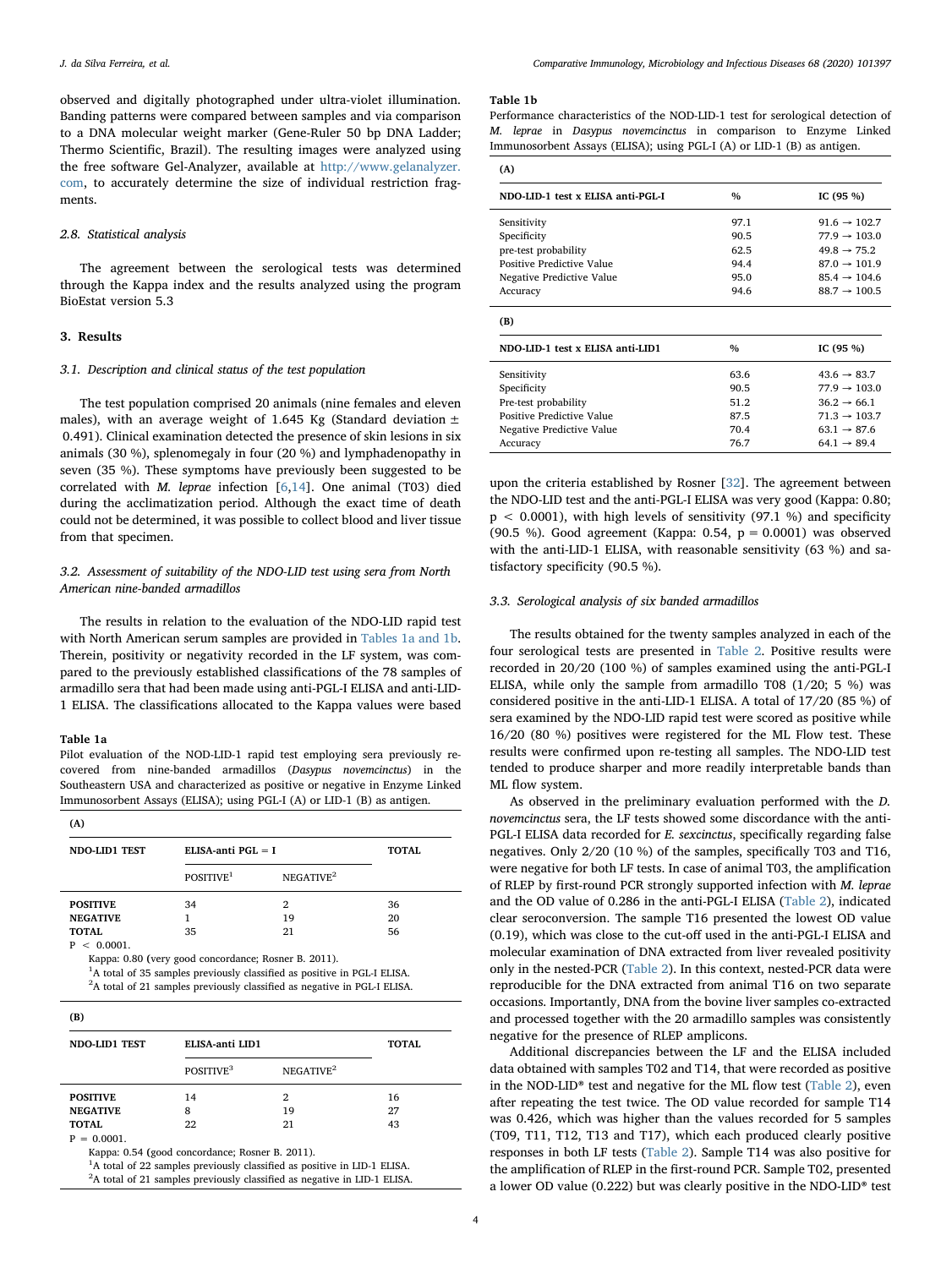#### <span id="page-4-0"></span>Table 2

Serological, molecular and anatomopathological data recorded for twenty specimens of wild caught E. sexcinctus armadillos collected from five distinct Municipalities, in the State of Rio Grande do Norte (RN), Brazil.

| Sample          | Value (OD) ELISA anti-PGL1 <sup>a</sup> | Value (O.D) ELISA anti-LID1 <sup>b</sup> | ML flow test | N-OD-LID test            | Amplification RLEP-PCR | Anatomopathological analysis             |
|-----------------|-----------------------------------------|------------------------------------------|--------------|--------------------------|------------------------|------------------------------------------|
| <b>T01</b>      | 0.821                                   | 0.08                                     | $+$          | $+$                      | $^{+}$                 | skin lesions                             |
| <b>T02</b>      | 0.222                                   | 0.01                                     |              | $+$                      | $^{+}$                 | hemodilution                             |
| <b>T03</b>      | 0.286                                   | $-0.03$                                  |              |                          | $^{+}$                 | animal died                              |
| <b>T04</b>      | 0.867                                   | 0.02                                     | $+$          | $+$                      | $^{+}$                 | splenomegaly                             |
| <b>T05</b>      | 0.632                                   | 0.04                                     | $^{+}$       | $+$                      | $^{+}$                 | lymphadenopathy                          |
| <b>T06</b>      | 0.640                                   | 0.02                                     | $^+$         | $+$                      | $^{+}$                 | NA                                       |
| <b>T07</b>      | 0.255                                   | $\Omega$                                 | $\pm$        | -                        | $^{+}$                 | <b>NA</b>                                |
| <b>T08</b>      | 0.593                                   | 0.9                                      | $\pm$        | $+$                      | $^{+}$                 | <b>NA</b>                                |
| <b>T09</b>      | 0.367                                   | $-0.06$                                  | $^{+}$       | $+$                      | $^{+}$                 | <b>NA</b>                                |
| <b>T10</b>      | 0.531                                   | $-0.01$                                  | $^{+}$       | $+$                      | $^{+}$                 | splenomegaly                             |
| T11             | 0.341                                   | 0.01                                     | $^{+}$       | $+$                      | $^{+}$                 | Lymphadenopathy and skin lesions         |
| <b>T12</b>      | 0.341                                   | $-0.02$                                  | $^{+}$       | $+$                      | $^{+}$                 | skinlesions                              |
| <b>T13</b>      | 0.360                                   | $-0.01$                                  | $^{+}$       | $+$                      | $^{+}$                 | Lymphadenopathy and skin lesions         |
| T14             | 0.426                                   | 0.08                                     |              | $+$                      | $^{+}$                 | splenomegaly                             |
| T <sub>15</sub> | 0.302                                   | $-0.03$                                  | $+$          | $+$                      | $^{+}$                 | lymphadenopathy                          |
| T16             | 0.190                                   | $-0.02$                                  |              | $\overline{\phantom{0}}$ | $+$ <sup>c</sup>       | <b>NA</b>                                |
| T17             | 0.370                                   | $-0.02$                                  | $^{+}$       | $+$                      | $^{+}$                 | splenomegaly, skin lesions and steatosis |
| <b>T18</b>      | 0.464                                   | 0.1                                      | $^{+}$       | $+$                      | $^{+}$                 | Lymphadenopathy and skin lesions         |
| T19             | 0.479                                   | $-0.06$                                  | $^{+}$       | $+$                      | $+$ <sup>d</sup>       | lymphadenopathy                          |
| <b>T20</b>      | 0.268                                   | $-0.01$                                  | $^{+}$       | $+$                      | $^{+}$                 | lymphadenopathy                          |

<span id="page-4-1"></span>Reactivity of anti-PGL1 IgM antibodies (cut-off value OD 0.101).

<span id="page-4-2"></span><sup>b</sup> Reactivity ofanti-LID1 IgG antibodies (cut off value OD 0.500) recorded for six banded armadillo sera, collected from 20 specimens originating from five distinct municipalities in the state of Rio Grande do Norte (RN), Brazil.

<span id="page-4-4"></span><span id="page-4-3"></span> $\frac{c}{d}$  positivity recorded only when examined by Nested PCR.<br> $\frac{d}{d}$  positivity recorded in first round PCP following dilution

positivity recorded in first round PCR following dilution of template. NA: no anatomopathological alterations observed.

and presented evident amplification in first-round PCR. Consequently, the molecular data coupled to the readily interpretable nature of the OL test, supported the positivity recorded for T02 in the anti-PGL-I ELISA.

In contrast to samples T02 and T14, the serum from animal T07 was positive by ELISA (OD 0.255) and in the ML flow system but classified as negative by the NOD-LID® test. Yet, in common with T02 and T14, amplification the 282 bp first-round PCR product indicated that T07 was indeed infected with M. leprae and that the reproducibly, false negative result in the NOD-LID® test most likely reflected an undetermined inhibitory mechanism.

#### 3.4. Molecular analyses of E. sexcinctus armadillos

The sensitivity of the PCR assays was determined using the control M. leprae DNA. The first-round PCR produced a clear band for the 50 fg positive control DNA and a weak band for the 5 fg sample. Nested PCR of the first-round product of the 5 fg samples produced a clear band. As shown in [Table 2](#page-4-0), 18/20 samples tested positive for the presence of the 282bp RLEP amplicon in first-round PCR and they each generated a 238 bp amplicon in the nested assay. Importantly, all water and bovine liver controls were negative in both the first-round and the nested PCR´s. The two samples that failed to produced amplicon in the conventional PCR were T16, which as reported above was only positive by nested PCR and the sample T19. The inability to amplify T19 was observed for DNA extracted from two distinct liver fragments. Serial, ten-fold dilutions (1:10 and 1:100) of those samples were prepared in duplicate in AE buffer, to assess the possibility of inhibition. DNAs extracted from both liver fragments that were diluted 1:10, generated amplicon in all four of the first-round PCR reactions. In contrast, samples diluted 1:100 produced amplicon in only 1 of 4 first-round reactions but were positive in 3 of 4 nested reactions.

Digestion of the 282 bp amplicon generated from positive control DNA (50 fg), with DdeI generated bands of 214 bp and 68 bp, while digestion with MspI produced fragments of 208, 30 and 44 bp. The same banding patterns were observed for amplicons from the nineteen, firstround positive liver samples. The banding patterns generated for the positive control, nested amplicon (238bp), were 170 and 68 bp for DdeI and 164, 30 and 44bp for MspI. Digestion of amplicon generated from

T16 and the other nineteen samples generated identical patterns, confirming the presence of M. leprae DNA in all 20 samples.

### 4. Discussion

The discovery that nine-banded armadillos play an undisputable role in zoonotic leprosy in the USA, has resulted in a paradigm shift in how the disease is viewed and has stimulated research on zoonotic leprosy in other regions of the Americas including Brazil. However, it is evident that unraveling the dynamics of possible zoonotic leprosy in some regions of Brazil, including Rio Grande do Norte (RN), may be more complicated than was the case in the Southern USA. Firstly, because of the extensive heterogeneity in relation to the endemicity of the disease among humans [\[11](#page-6-8)[,12](#page-6-9)] and secondly because Brazil presents a greater diversity of armadillo species than in North America, with 17 recognized species including D. novemcinctus and E. sexcinctus widely distributed within Brazilian territories [\[17](#page-6-24)].

Prior surveys employing RLEP-PCR and to a lesser degree serology, to examine populations of armadillos (principally D. novemcinctus), for the presence of M. leprae in various regions of Brazil and in Colombia, generated contradictory findings [\[12](#page-6-9),[13,](#page-6-10)15–[17,](#page-6-12)[24\]](#page-6-20). The inclusion of epidemiological evaluation of human/armadillo interactions (hunting, handling carcasses or consumption of armadillo meat, including viscera), using data collected via questionnaires, provided a tantalizing indication that at least in some regions of Brazil, the nine banded armadillo may be implicated in zoonotic transmission of M. leprae and as such, could contribute to the persistence of leprosy in those regions and possibly others where similar interactions are common place [[13,](#page-6-10)[14](#page-6-17)]. In contrast, other authors found no epidemiological evidence to link the consumption of armadillo meat with leprosy in their investigation conducted in the Southern Brazilian city of Curitiba [[18\]](#page-6-30).

Previous research performed in the Brazilian states of Espírito Santo and Pará, presented evidence for the infection of D. novemcinctus with M. leprae using the ML flow lateral flow system [[24\]](#page-6-20), or via molecular and/or histopathological methods [[13](#page-6-10)]. In addition, infections of D. novemcinctus and E. sexcinctus with M. leprae were reported in the state of Ceará using the same nested RLEP-PCR assay as employed herein [[12\]](#page-6-9). However, the earlier observation that M. leprae DNA was not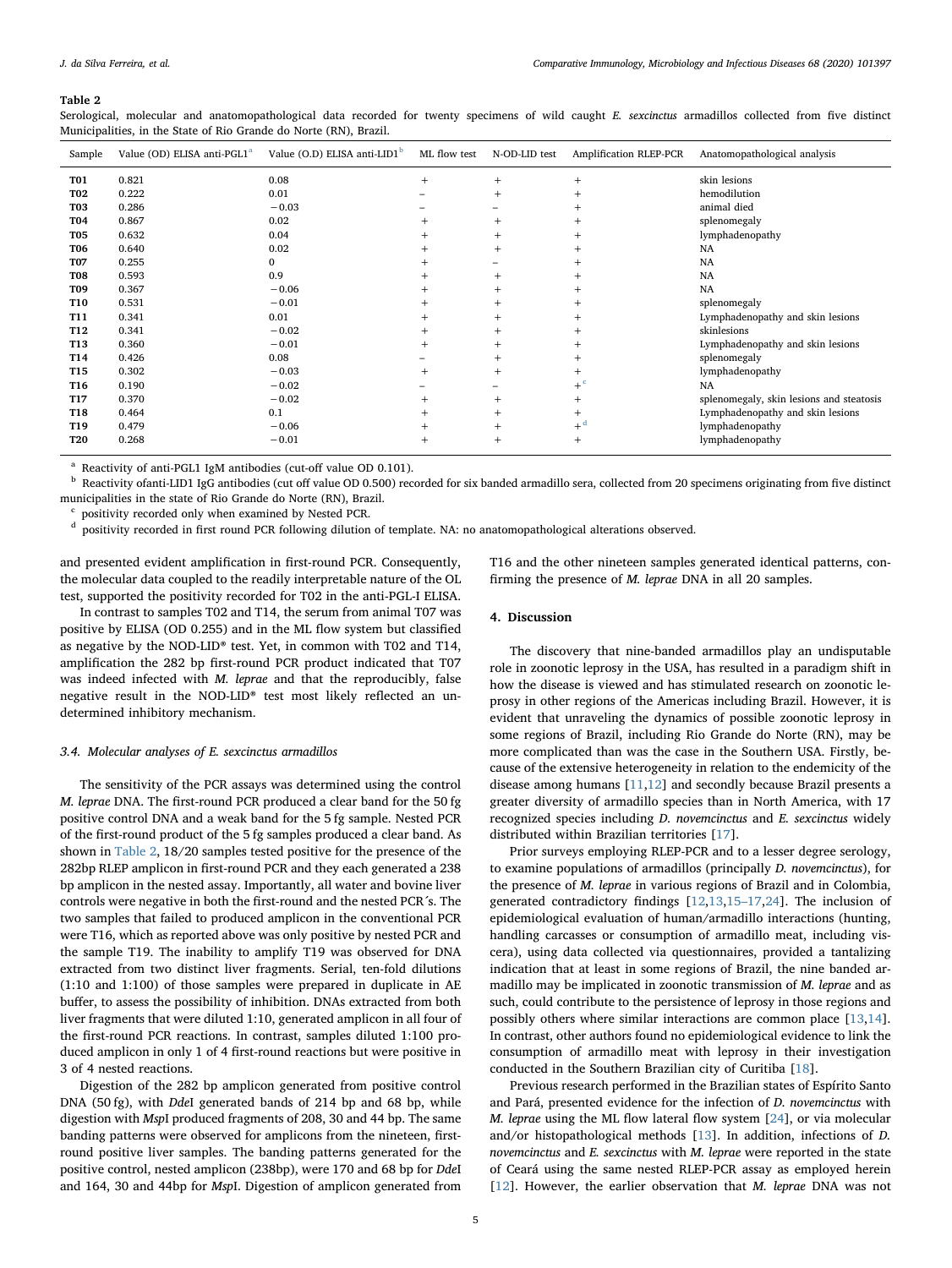detected in any of the twenty-two E. sexcinctus collected in mid-western, São Paulo by Pedrini and colleagues [\[17](#page-6-24)], albeit using an alternative RLEP-PCR assay, indicated that six banded armadillos were unlikely to be an important reservoir for the pathogen.

Clinical inspection of the 20 specimens of E. sexcinctus examined herein, provided some evidence for non-definitive clinical signs (splenomegaly, skin lesions and lymphadenopathy) of the kind reported in other species of armadillo infected with M. leprae [\[8\]](#page-6-4). However, serological data clearly confirmed the ability of this species of armadillo to produce a robust humoral immune response to the PGL-I antigen of the pathogen, as demonstrated in three distinct detection platforms. The levels of 100 %, 80 % and 85 % positivity that were reproducibly recorded for the anti-PGL-I ELISA, ML flow test and NDO-LID® system, respectively, exceeded those reported to date using serological methods to examine specimens of D. novemcinctus captured in Brazil [[14](#page-6-17)[,24](#page-6-20)] or the USA [\[6\]](#page-6-11). Interestingly, data in relation to the anti-LID-1 ELISA showed that only a single animal had produced detectable antibodies towards the recombinant LID-1 antigen. A detailed evaluation, conducted by North American researchers of the dynamics of immune responses to a variety of antigens including NDO and LID-1 in experimentally infected, nine banded armadillos demonstrated that seroconversion patterns were highly individual and essentially unpredictable [\[22](#page-6-18)]. However, in contrast to our findings a substantial number of the animals responded to the LID-1 antigen [[22\]](#page-6-18). The limited sero-reactivity observed herein, indicated that the LID-1 antigen was poorly antigenic in naturally infected E. sexcinctus.

Confidence in the validity of the serological findings was provided by the observation that 100 % of the liver samples were reproducibly positive for the presence of M. leprae DNA, with 19/20 detected in firstround PCR assays, confirming the ability of M. leprae to infect E. sexcinctus as reported in the neighboring state of Ceará [[12\]](#page-6-9). Nevertheless, given the limited number of animals examined in each of the three studies performed to date with this species of armadillo, it would be imprudent to ascribe a greater significance to our positive data than to the negative findings of Pedrini et al. [\[17](#page-6-24)]. Indeed, it is pertinent to note that highly variable levels of infection have also been reported within Brazilian populations of D. novemcinctus (62 % in Pará; 18.5 % in Ceará, 0 % in Amazonas and 0 % in mid-western São Paulo and Mato Grosso) [[12](#page-6-9)[,13](#page-6-10)[,16](#page-6-13),[17\]](#page-6-24) and in the United States as reviewed by Balamayooran et al. [\[5\]](#page-6-5). The possibility that inter-study methodological differences may have contributed, at least in part, to the observed variability of detection should not be discounted. In this context, the study of Pedrini et al. [\[17](#page-6-24)] used a PCR assay of undetermined sensitivity, based upon the primers reported by Woods and Cole [\[33](#page-7-0)] and included no tests for the presence of inhibitory substances in their DNA prepartions, which were produced using a phenol-chlorofom extraction/purification procedure. All DNA samples dervided from E. sexcinctus in that study were negative, while a positive control in the form of liver from an experimentally infected (presumable with an elevated bacterial load), specimen of D. novemcinctus produced amplicon of the expected size. The study of Frota et al. [[12\]](#page-6-9) also used phenol-chloroform extraction but employed a highly sensitive nested PCR and confirmed that inhibition was not responsible for the lack of amplification in samples of either species of armadillo recorded as negative for M. leprae DNA. Inhibition of amplification of one sample (T19), was recorded in our study using DNA extracted from duplicate tissue fragments but was resolved by dilution of template, a solution also employed by Frota et al. [[12\]](#page-6-9). The level of 62 % positivity, recorded by da Silva et al. [\[13](#page-6-10)], was obtained using DNA extracted and purified using a commercial kit, similar to that used in our study. However, those authors used only first-round PCR to detect the RLEP biomarker and employed an adapted amplification protocol based on the widely employed primers reported by Donoghue et al. [[34\]](#page-7-1). Interestingly, the use of nested PCR in our study resulted in the detection of an additional infected animal, demonstrating the increased sensitivity offered by that method. Clearly, it would be of value to perform a comparative evaluation of different extraction and

amplification protocols in an attempt to develop a standardized method that would permit more meaningful comparisons of data between future studies on this topic.

Performing surveys of wild animal populations for zoonotic agents is not straightforward. In the case of armadillos, difficulties begin with the capture of the animals but extend to the need to respect environmental legislation that limits the invasive and lethal sampling methods that can be employed. Our results indicate that both the ML flow, as reported previously [[24\]](#page-6-20) and the NDO-LID® test formats could be used for the convenient, rapid and reliable evaluation of populations of Brazilian armadillos, specifically six and most likely nine-banded armadillos, as a reservoir of M. leprae. In the absence of a precedent, it was considered essential to perform an evaluation of the NDO-LID® test using known positive and negative armadillo (D. novemcinctus) sera. On the one hand, the correlation recorded between the anti-PGL-I ELISA and the NDO-LID® test was shown to be very high, with only a single possible false negative and two apparent false positives. On the other hand, the agreement with the anti-LID-ELISA was less convincing, specifically the level of possible false negatives (8/22) was considered unacceptably high. In the case of both assays, revision of the OD values showed the possible false positive samples to be borderline (in relation to the cut-off values of the two ELISAs). Notwithstanding, the performance of the NDO-LID® test with sera of nine-banded armadillos possessing anti-PGL-I IgM was highly satisfactory, justifying its inclusion in the subsequent comparative evaluation performed with E. sexcinctus.

The disagreements recorded between the LF tests and the anti-PGL-I ELISA, when applied to the E. sexcinctus sera, were indicative of false negative results for both LF tests. This hypothesis was supported by detection of the RLEP biomarker in all LF negative samples. In most cases, the false negative samples showed lower reactivity in the anti-PGL-I ELISA relative to samples that were unequivocally positive in the LF tests ([Table 2](#page-4-0)). It may be the case, that LF negative animals were in the early stages of infection with M. leprae, resulting in levels of seroconversion below the limit of detection of the LF tests. In the specific case of sample T03, negativity might be linked to the fact that this animal died during the acclimatization period and that the delay in processing, relative to the others, may have led to post-mortem degradation of serum immunoglobulins as reported for foxes in Scandinavia [[35\]](#page-7-2). In practical terms, false positives would result in unnecessary costs associated with the transport of material to centralized laboratories and the execution of ELISA. However, the existence of false negatives would be more problematic since such samples would not be identified for further analysis. Thus, at least in theory, infected animals would be left in circulation which could result in a potential risk for zoonotic transmission.

As confirmed in this study, ELISA techniques should be considered the gold standard immuno-diagnostic method as suggested by other authors [\[22](#page-6-18)]. However, the use of such methods requires transport, under conditions capable of maintaining sample integrity, to specialist laboratories which may be impractical in many instances. Our data showed that LF tests may be used in situations that go beyond those previously described and support their use for studies investigating the role of armadillos in zoonotic leprosy in Brazil. The reasons for this are numerous but can be summarized as follows; simplicity of use, the requirement for only minimal training, ease of interpretation (particularly in the case of the NOD-LID® test), the ability to undertake nonlethal in-field analysis, proven reproducibility and a high level of concordance with the gold standard immuno-diagnostic method (anti-PGL-I ELISA) and with molecular biology-based (RLEP) detection.

Although global leprosy research is still focused on humans, the adoption of a One Health approach, encompassing aspects of human, animal and environmental health, could be highly beneficial for the development of more effective strategies for management and control of this important infectious disease [[36\]](#page-7-3). The various negative impacts of M. leprae infection upon development, reproduction and longevity in populations of nine-banded armadillos in the southern USA were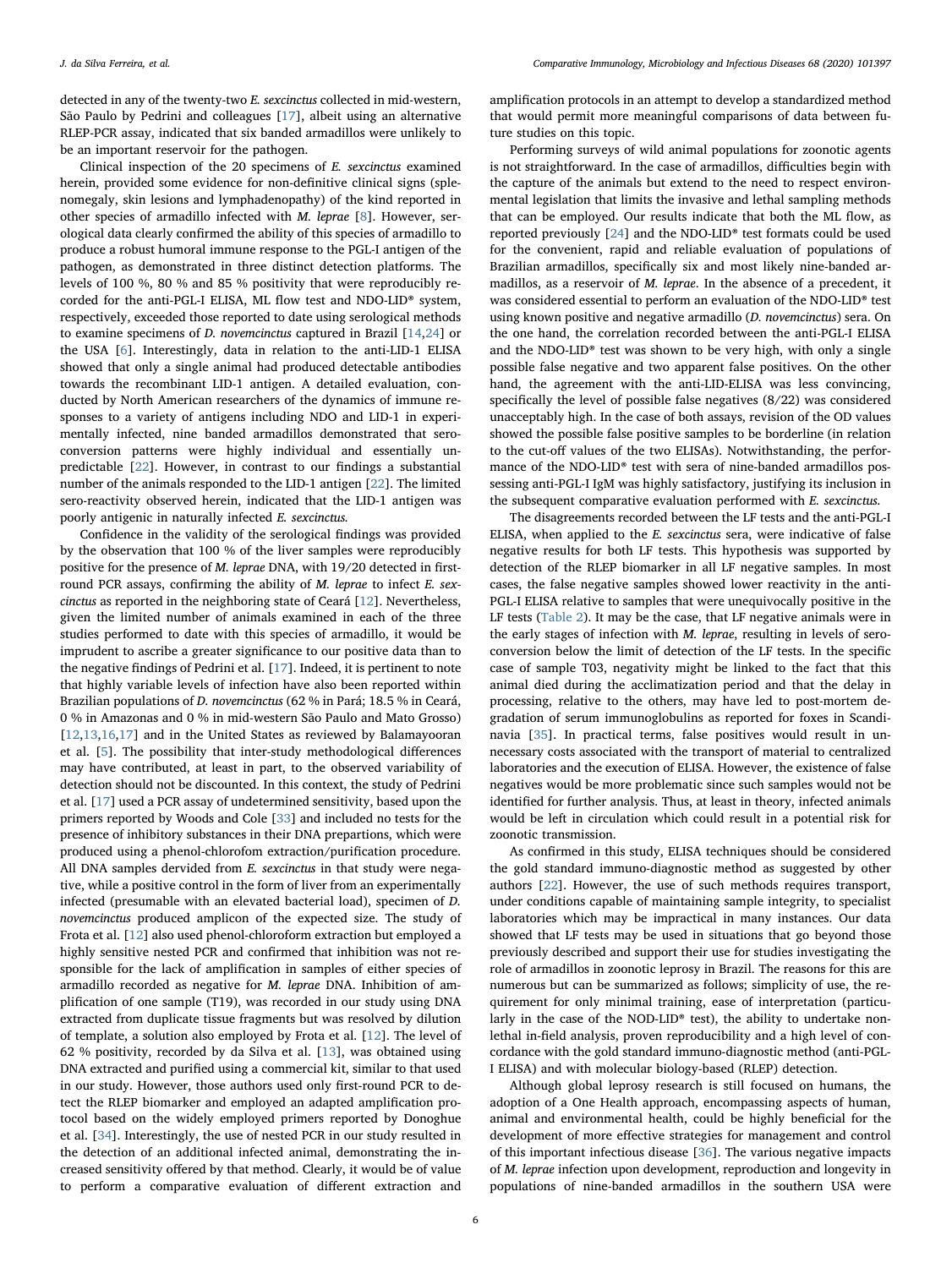J. da Silva Ferreira, et al. *Comparative Immunology, Microbiology and Infectious Diseases 68 (2020) 101397*

recently described [\[37](#page-7-4)] and clearly demonstrated that more attention must be given to understanding the dynamics of M. leprae infections in armadillos in other regions of the Americas.

#### Declaration of Competing Interest

The authors declare no conflict of interest.

## Acknowledgements

Jessica da Silva Ferreira was in receipt of a post graduate scholarship provided by the Coordenação de Aperfeiçoamento de Pessoal de Nível Superior (CAPES). Philip Noel Suffys, received a fellowship from the Damien Foundation (a Belgian non-denominational and pluralistic non-governmental organization). This research did not receive any specific grant from funding agencies in the public, commercial, or notfor-profit sectors.

#### Appendix A. Supplementary data

Supplementary material related to this article can be found, in the online version, at doi:<https://doi.org/10.1016/j.cimid.2019.101397>.

#### References

- <span id="page-6-0"></span>[1] 2018 WHO, WHO | Weekly Epidemiological Record, 31 August 2018, vol. 93, 35 (pp. 444–456), WHO. (2018). <http://www.who.int/wer/2018/wer9335/en/>. (Accessed 5 October 2018).
- <span id="page-6-1"></span>[2] X.Y. Han, Y.-H. Seo, K.C. Sizer, T. Schoberle, G.S. May, J.S. Spencer, W. Li, R.G. Nair, A new Mycobacterium species causing diffuse lepromatous leprosy, Am. J. Clin. Pathol. 130 (2008) 856–864, [https://doi.org/10.1309/AJCPP72FJZZRRVMM.](https://doi.org/10.1309/AJCPP72FJZZRRVMM)
- <span id="page-6-2"></span>[3] T.P. Honap, L.-A. Pfister, G. Housman, S. Mills, R.P. Tarara, K. Suzuki, F.P. Cuozzo, M.L. Sauther, M.S. Rosenberg, A.C. Stone, Mycobacterium leprae genomes from naturally infected nonhuman primates, PLoS Negl. Trop. Dis. 12 (2018) e0006190, , [https://doi.org/10.1371/journal.pntd.0006190.](https://doi.org/10.1371/journal.pntd.0006190)
- [4] C. Avanzi, J. del-Pozo, A. Benjak, K. Stevenson, V.R. Simpson, P. Busso, J. McLuckie, C. Loiseau, C. Lawton, J. Schoening, D.J. Shaw, J. Piton, L. Vera-Cabrera, J.S. Velarde-Felix, F. McDermott, S.V. Gordon, S.T. Cole, A.L. Meredith, Red squirrels in the British Isles are infected with leprosy bacilli, Science (80-.) 354 (2016) 744–747, [https://doi.org/10.1126/science.aah3783.](https://doi.org/10.1126/science.aah3783)
- <span id="page-6-5"></span>[5] G. Balamayooran, M. Pena, R. Sharma, R.W. Truman, The armadillo as an animal model and reservoir host for Mycobacterium leprae, Clin. Dermatol. 33 (2015) 108–115 (accessed February 6, 2018), [https://www.sciencedirect.com/science/](https://www.sciencedirect.com/science/article/pii/S0738081X14001436?via%3Dihub) [article/pii/S0738081X14001436?via%3Dihub.](https://www.sciencedirect.com/science/article/pii/S0738081X14001436?via%3Dihub)
- <span id="page-6-11"></span>[6] R. Sharma, P. Singh, W.J. Loughry, J.M. Lockhart, W.B. Inman, M.S. Duthie, M.T. Pena, L.A. Marcos, D.M. Scollard, S.T. Cole, R.W. Truman, Zoonotic leprosy in the Southeastern United States, Emerg. Infect. Dis. 21 (2015) 2127–2134, [https://](https://doi.org/10.3201/eid2112.150501) [doi.org/10.3201/eid2112.150501.](https://doi.org/10.3201/eid2112.150501)
- <span id="page-6-3"></span>[7] R.W. Truman, P. Singh, R. Sharma, P. Busso, J. Rougemont, A. Paniz-Mondolfi, A. Kapopoulou, S. Brisse, D.M. Scollard, T.P. Gillis, S.T. Cole, Probable zoonotic leprosy in the Southern United States, N. Engl. J. Med. 364 (2011) 1626–1633, [https://doi.org/10.1056/NEJMoa1010536.](https://doi.org/10.1056/NEJMoa1010536)
- <span id="page-6-4"></span>[8] R. Sharma, R. Lahiri, D.M. Scollard, M. Pena, D.L. Williams, L.B. Adams, J. Figarola, R.W. Truman, The armadillo: a model for the neuropathy of leprosy and potentially other neurodegenerative diseases, Dis. Model. Mech. 6 (2013) 19–24, [https://doi.](https://doi.org/10.1242/dmm.010215) [org/10.1242/dmm.010215.](https://doi.org/10.1242/dmm.010215)
- <span id="page-6-6"></span>[9] WHO, Global Leprosy Strategy 2016–2020, (2016) (Accessed 5 October 2018), [http://apps.who.int/iris/bitstream/handle/10665/208824/9789290225096\\_en.](http://apps.who.int/iris/bitstream/handle/10665/208824/9789290225096_en.pdf?sequence=14%26isAllowed=y) [pdf?sequence=14&isAllowed=y.](http://apps.who.int/iris/bitstream/handle/10665/208824/9789290225096_en.pdf?sequence=14%26isAllowed=y)
- <span id="page-6-7"></span>[10] F.M. Amorim, M.L. Nobre, L.C. Ferreira, L.S. Nascimento, A.M. Miranda, G.R.G. Monteiro, K.M. Dupnik, M.S. Duthie, S.G. Reed, S.M.B. Jeronimo, Identifying leprosy and those at risk of developing leprosy by detection of antibodies against LID-1 and LID-NDO, PLoS Negl. Trop. Dis. 10 (2016) e0004934, , [https://doi.org/](https://doi.org/10.1371/journal.pntd.0004934) [10.1371/journal.pntd.0004934.](https://doi.org/10.1371/journal.pntd.0004934)
- <span id="page-6-8"></span>[11] M.L. Nobre, K.M. Dupnik, P.J.L. Nobre, M.C. Freitas De Souza, N.C. Dűppre, E.N. Sarno, S.M.B. Jerŏnimo, Human migration, railways and the geographic distribution of leprosy in Rio Grande do Norte State–Brazil, Lepr. Rev. 86 (2015) 335–344 (Accessed 7 April 2019), [http://www.ncbi.nlm.nih.gov/pubmed/](http://www.ncbi.nlm.nih.gov/pubmed/26964429) [26964429.](http://www.ncbi.nlm.nih.gov/pubmed/26964429)
- <span id="page-6-9"></span>[12] C.C. Frota, L.N.C. Lima, Ada S. Rocha, P.N. Suffys, B.N. Rolim, L.C. Rodrigues, M.L. Barreto, C. Kendall, L.R.S. Kerr, Mycobacterium leprae in six-banded (Euphractus sexcinctus) and nine-banded armadillos (Dasypus novemcinctus) in Northeast Brazil, Mem. Inst. Oswaldo Cruz 107 (Suppl) (2012) 209–213 (Accessed 30 March 2017), <http://www.ncbi.nlm.nih.gov/pubmed/23283473>.
- <span id="page-6-10"></span>[13] M.B. da Silva, J.M. Portela, W. Li, M. Jackson, M. Gonzalez-Juarrero, A.S. Hidalgo, J.T. Belisle, R.C. Bouth, A.R. Gobbo, J.G. Barreto, A.H.H. Minervino, S.T. Cole, C. Avanzi, P. Busso, M.A.C. Frade, A. Geluk, C.G. Salgado, J.S. Spencer, Evidence of zoonotic leprosy in Pará, Brazilian Amazon, and risks associated with human

contact or consumption of armadillos, PLoS Negl. Trop. Dis. 12 (2018) e0006532, , [https://doi.org/10.1371/journal.pntd.0006532.](https://doi.org/10.1371/journal.pntd.0006532)

- <span id="page-6-17"></span>[14] [P.D. Deps, J.M.A.P. Antunes, C. Faria, S. Bührer-sékula, Z.P. Camargo,](http://refhub.elsevier.com/S0147-9571(19)30194-8/sbref0070) [D.V. Opromola, J. Tomimori, Research regarding anti-PGL-I antibodies by ELISA in](http://refhub.elsevier.com/S0147-9571(19)30194-8/sbref0070) [wild armadillos from Brazil Pesquisa de anticorpos anti PGL-I através de ELISA em](http://refhub.elsevier.com/S0147-9571(19)30194-8/sbref0070) [tatus selvagens do Brasil, Rev. Soc. Bras. Med. Trop. 41 \(2008\) 73](http://refhub.elsevier.com/S0147-9571(19)30194-8/sbref0070)–76.
- <span id="page-6-12"></span>[15] N. Cardona-Castro, J.C. Beltrán, A. Ortiz-Bernal, V. Vissa, Detection of Mycobacterium leprae DNA in nine-banded armadillos (Dasypus novemcinctus) from the Andean region of Colombia, Lepr. Rev. 80 (2009) 424–431 (Accessed 30 March 2017), [http://www.ncbi.nlm.nih.gov/pubmed/20306641.](http://www.ncbi.nlm.nih.gov/pubmed/20306641)
- <span id="page-6-13"></span>[16] M.M.A. Stefani, P.S. Rosa, M.B. Costa, A.P.M. Schetinni, I. Manhães, M.A.A. Pontes, P. Costa, L.R.V. Fachin, I.M.F.D. Batista, M. Virmond, E. Pereira, M.L.F. Penna, G.O. Penna, Leprosy survey among rural communities and wild armadillos from Amazonas state, Northern Brazil, PLoS One 14 (2019) e0209491, , [https://doi.org/](https://doi.org/10.1371/journal.pone.0209491) [10.1371/journal.pone.0209491.](https://doi.org/10.1371/journal.pone.0209491)
- <span id="page-6-24"></span>[17] S.C.B. Pedrini, P.S. Rosa, I.M. Medri, G. Mourão, E. Bagagli, C.Ade M. Lopes, Search for Mycobacterium leprae in wild mammals, Braz. J. Infect. Dis. 14 (2010) 47–53 (Accessed 20 March 2019), [http://www.ncbi.nlm.nih.gov/pubmed/20428654.](http://www.ncbi.nlm.nih.gov/pubmed/20428654)
- <span id="page-6-30"></span>[18] J.V. Schmitt, I.T. Dechandt, G. Dopke, M.L. Ribas, F.B. Cerci, J.M.Z. Viesi, H.Z. Marchioro, M.M.B. Zunino, H.A. Miot, Armadillo meat intake was not associated with leprosy in a case control study, Curitiba (Brazil), Mem. Inst. Oswaldo Cruz 105 (2010) 857–862, [https://doi.org/10.1590/S0074-02762010000700003.](https://doi.org/10.1590/S0074-02762010000700003)
- <span id="page-6-14"></span>[19] S.T. Reece, G. Ireton, R. Mohamath, J. Guderian, W. Goto, R. Gelber, N. Groathouse, J. Spencer, P. Brennan, S.G. Reed, ML0405 and ML2331 are antigens of Mycobacterium leprae with potential for diagnosis of leprosy, Clin. Vaccine Immunol. 13 (2006) 333–340, [https://doi.org/10.1128/CVI.13.3.333-340.2006.](https://doi.org/10.1128/CVI.13.3.333-340.2006)
- <span id="page-6-15"></span>[20] A.C. Devides, P.S. Rosa, A. de Faria Fernandes Belone, N.M.B. Coelho, S. Ura, E.A. Silva, Can anti–PGL-I and anti–NDO-LID-1 antibody titers be used to predict the risk of reactions in leprosy patients? Diagn. Microbiol. Infect. Dis. 91 (2018) 260–265, [https://doi.org/10.1016/j.diagmicrobio.2018.03.002.](https://doi.org/10.1016/j.diagmicrobio.2018.03.002)
- <span id="page-6-16"></span>[21] M.S. Duthie, M.F. Balagon, A. Maghanoy, F.M. Orcullo, M. Cang, R.F. Dias, M. Collovati, S.G. Reed, G.A. Land, Rapid quantitative serological test for detection of infection with Mycobacterium leprae, the causative agent of leprosy, J. Clin. Microbiol. 52 (2014) 613–619, [https://doi.org/10.1128/JCM.02085-13.](https://doi.org/10.1128/JCM.02085-13)
- <span id="page-6-18"></span>[22] M.S. Duthie, R.W. Truman, W. Goto, J. O'Donnell, M.N. Hay, J.S. Spencer, D. Carter, S.G. Reed, Insight toward early diagnosis of leprosy through analysis of the developing antibody responses of Mycobacterium leprae -Infected armadillos, Clin. Vaccine Immunol. 18 (2011) 254–259, [https://doi.org/10.1128/CVI.](https://doi.org/10.1128/CVI.00420-10) [00420-10.](https://doi.org/10.1128/CVI.00420-10)
- <span id="page-6-19"></span>[23] S. Bührer-Sékula, J. Visschedijk, M.A.F. Grossi, K.P. Dhakal, A.U. Namadi, P.R. Klatser, L. Oskam, The ML flow test as a point of care test for leprosy control programmes: potential effects on classification of leprosy patients, Lepr. Rev. 78 (2007) 70–79 (Accessed 5 October 2018), [http://www.ncbi.nlm.nih.gov/pubmed/](http://www.ncbi.nlm.nih.gov/pubmed/17518099) [17518099.](http://www.ncbi.nlm.nih.gov/pubmed/17518099)
- <span id="page-6-20"></span>[24] P.D. Deps, J.M.Ade P. Antunes, J. Tomimori-Yamashita, Detection of Mycobacterium leprae infection in wild nine-banded armadillos (Dasypus novemcinctus) using the rapid ML Flow test, Rev. Soc. Bras. Med. Trop. 40 (2007) 86–87 (Accessed 30 March 2017), [http://www.ncbi.nlm.nih.gov/pubmed/](http://www.ncbi.nlm.nih.gov/pubmed/17486263) [17486263.](http://www.ncbi.nlm.nih.gov/pubmed/17486263)
- <span id="page-6-21"></span>[25] S. Tatipally, A. Srikantam, S. Kasetty, S. Kasetty, Polymerase chain reaction (PCR) as a potential point of care laboratory test for leprosy diagnosis—a systematic review, Trop. Med. Infect. Dis. 3 (2018) 107, [https://doi.org/10.3390/](https://doi.org/10.3390/tropicalmed3040107) [tropicalmed3040107.](https://doi.org/10.3390/tropicalmed3040107)
- <span id="page-6-22"></span>[26] S. Braet, K. Vandelannoote, C.J. Meehan, A.N. Brum Fontes, E. Hasker, P.S. Rosa, N. Lucena-Silva, L. Rigouts, P.N. Suffys, B.C. De Jong, The repetitive element RLEP is a highly specific target for detection of Mycobacterium leprae, J. Clin. Microbiol. 56 (2018), [https://doi.org/10.1128/JCM.01924-17.](https://doi.org/10.1128/JCM.01924-17)
- <span id="page-6-23"></span>[27] G. Housman, J. Malukiewicz, V. Boere, A.D. Grativol, L.C.M. Pereira, Ide O. Silva, C.R. Ruiz-Miranda, R. Truman, A.C. Stone, Validation of qPCR methods for the detection of Mycobacterium in new world animal reservoirs, PLoS Negl. Trop. Dis. 9 (2015) e0004198, , [https://doi.org/10.1371/journal.pntd.0004198.](https://doi.org/10.1371/journal.pntd.0004198)
- <span id="page-6-25"></span>[28] S. Bührer-Sékula, H.L. Smits, G.C. Gussenhoven, J. van Leeuwen, S. Amador, T. Fujiwara, P.R. Klatser, L. Oskam, Simple and fast lateral flow test for classification of leprosy patients and identification of contacts with high risk of developing leprosy, J. Clin. Microbiol. 41 (2003) 1991–1995, [https://doi.org/10.1128/JCM.](https://doi.org/10.1128/JCM.41.5.1991-1995.2003) [41.5.1991-1995.2003.](https://doi.org/10.1128/JCM.41.5.1991-1995.2003)
- <span id="page-6-26"></span>[29] E.M. Hungria, R.M. Oliveira, G.O. Penna, L.C. Aderaldo, M.Ade A. Pontes, R. Cruz, Hde S. Gonçalves, M.L.F. Penna, L.R.F.S. Kerr, M.Mde A. Stefani, S. Bührer-Sékula, Can baseline ML Flow test results predict leprosy reactions? An investigation in a cohort of patients enrolled in the uniform multidrug therapy clinical trial for leprosy patients in Brazil, Infect. Dis. Poverty 5 (2016) 110, [https://doi.org/10.1186/](https://doi.org/10.1186/s40249-016-0203-0) [s40249-016-0203-0.](https://doi.org/10.1186/s40249-016-0203-0)
- <span id="page-6-27"></span>[30] M.A.C. Frade, N.A. de Paula, C.M. Gomes, S. Vernal, F. Bernardes Filho, H.B. Lugão, M.M.M. de Abreu, P. Botini, M.S. Duthie, J.S. Spencer, R.C.F.R. Soares, N.T. Foss, Unexpectedly high leprosy seroprevalence detected using a random surveillance strategy in midwestern Brazil: a comparison of ELISA and a rapid diagnostic test, PLoS Negl. Trop. Dis. 11 (2017) e0005375, , [https://doi.org/10.1371/journal.pntd.](https://doi.org/10.1371/journal.pntd.0005375) 000537
- <span id="page-6-28"></span>[31] Jda S. Ferreira, D.A. Souza Oliveira, J.P. Santos, C.C.D.U. Ribeiro, B.A. Baêta, R.C. Teixeira, Ada S. Neumann, P.S. Rosa, M.C.V. Pessolani, M.O. Moraes, G.H. Bechara, P.L. de Oliveira, M.H.F. Sorgine, P.N. Suffys, A.N.B. Fontes, L. Bell-Sakyi, A.H. Fonseca, F.A. Lara, Ticks as potential vectors of Mycobacterium leprae: use of tick cell lines to culture the bacilli and generate transgenic strains, PLoS Negl. Trop. Dis. 12 (2018) e0007001, , [https://doi.org/10.1371/journal.pntd.0007001.](https://doi.org/10.1371/journal.pntd.0007001)
- <span id="page-6-29"></span>[32] [B. Bernard, A. Rosner, Fundamentals of Biostatistics, Brooks/Cole, Cengage](http://refhub.elsevier.com/S0147-9571(19)30194-8/sbref0160) [Learning, 2011.](http://refhub.elsevier.com/S0147-9571(19)30194-8/sbref0160)